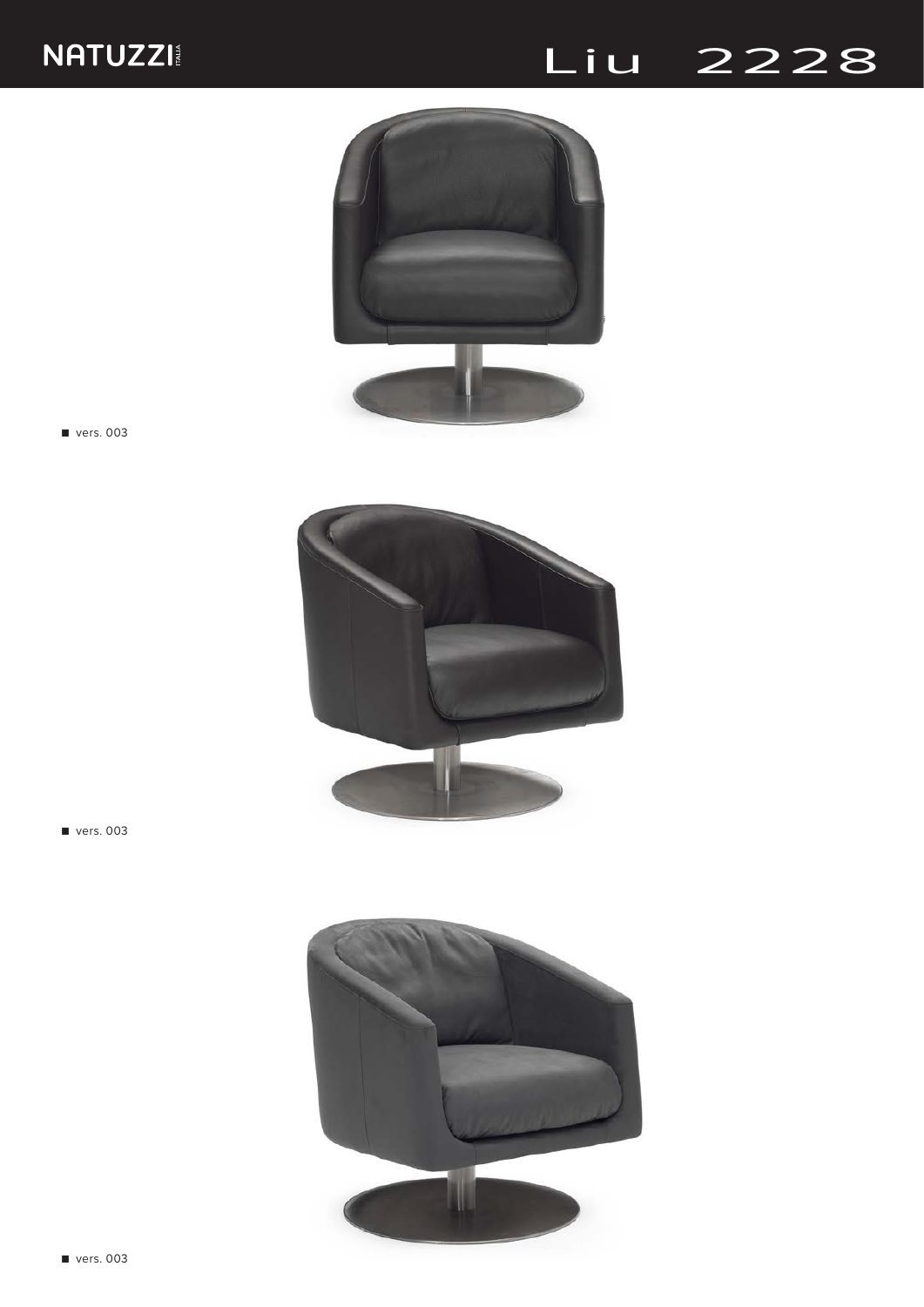# NATUZZI

### **SCHEMATICS**

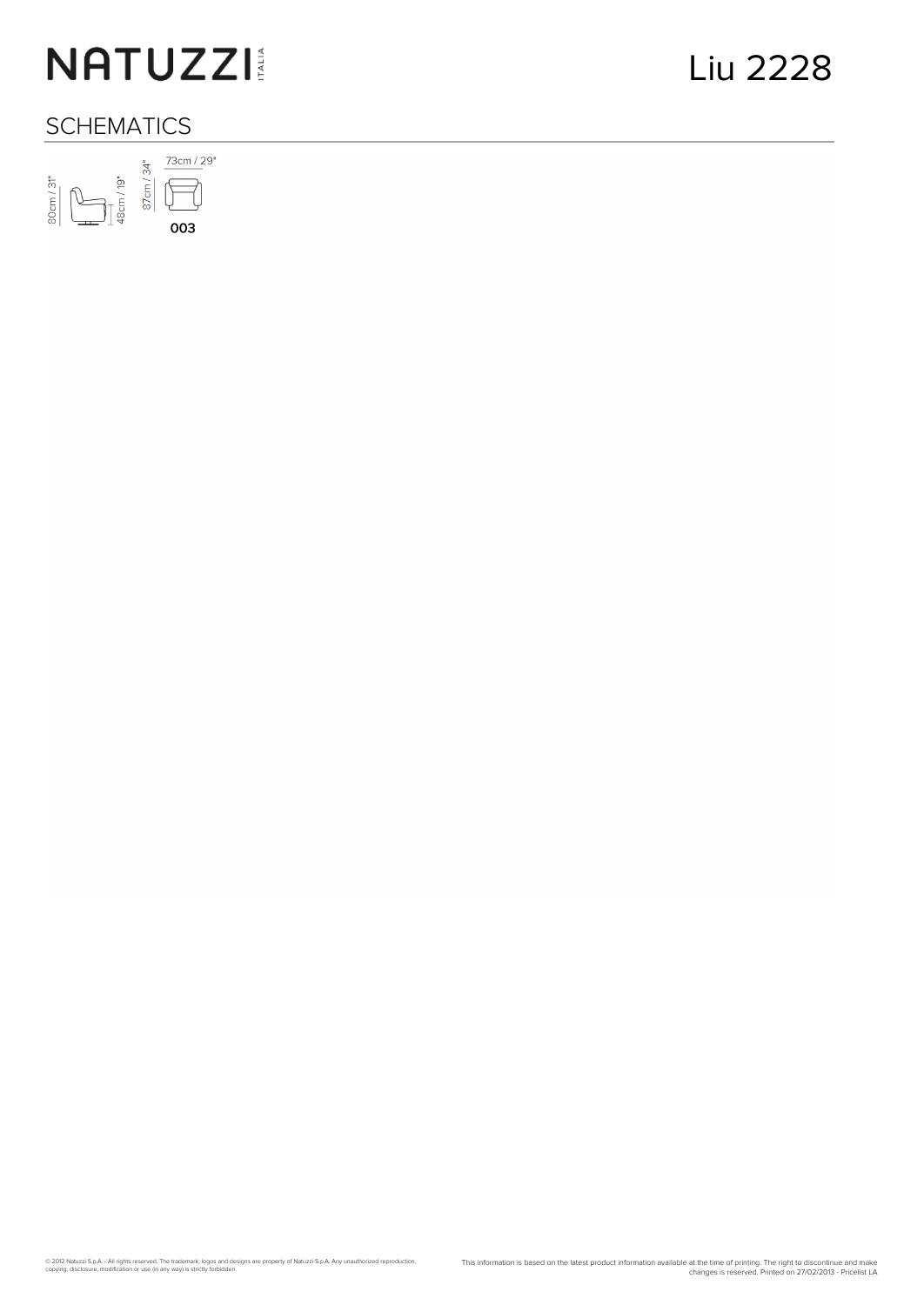# NATUZZI

### TECHNICAL INFORMATION

| <b>COVERING</b> | Leather<br>$\overline{\mathsf{v}}$              | Soft Cover<br>⊻                               |                                                                    |              |                                                    |
|-----------------|-------------------------------------------------|-----------------------------------------------|--------------------------------------------------------------------|--------------|----------------------------------------------------|
| <b>LEGS</b>     | Wood                                            | Metal<br>⊻                                    | <b>Plastic</b>                                                     | Castors      | Upholstered                                        |
| <b>FILLING</b>  | Arms<br>$\vert\mathcal{V}\vert$                 | Fiber<br>Foam<br>Feather/Fiber Mix<br>Feather | Fiber<br>Seat cushion<br>Foam<br>V<br>Feather/Fiber Mix<br>Feather | Back cushion | Fiber<br>Foam<br>V<br>Feather/Fiber Mix<br>Feather |
| <b>COMFORT</b>  | <b>Standard Comfort</b><br>$\boxed{\checkmark}$ | Firm Comfort                                  |                                                                    |              |                                                    |
| <b>FUNCTION</b> | Bed                                             | Electric motion                               | Motion                                                             | Recliner     | Sliding                                            |
| <b>OPTIONS</b>  | <b>Contrast Stitching</b>                       | Removable                                     | <b>Nails</b>                                                       |              |                                                    |

#### NOTES

- Loose Seat Cushion (the seat cushions of the model are not fixed to the frame)  $\bullet$
- Back Cushion Zippered (the back cushion is attached to the frame through a zipper)  $\bullet$
- Wood Frame  $\bullet$
- Without Feet Assembled (the feet will be in a bag inside the package)  $\bullet$
- $\bullet$ Metal base available in finishing 75 (Glazed Nickel)